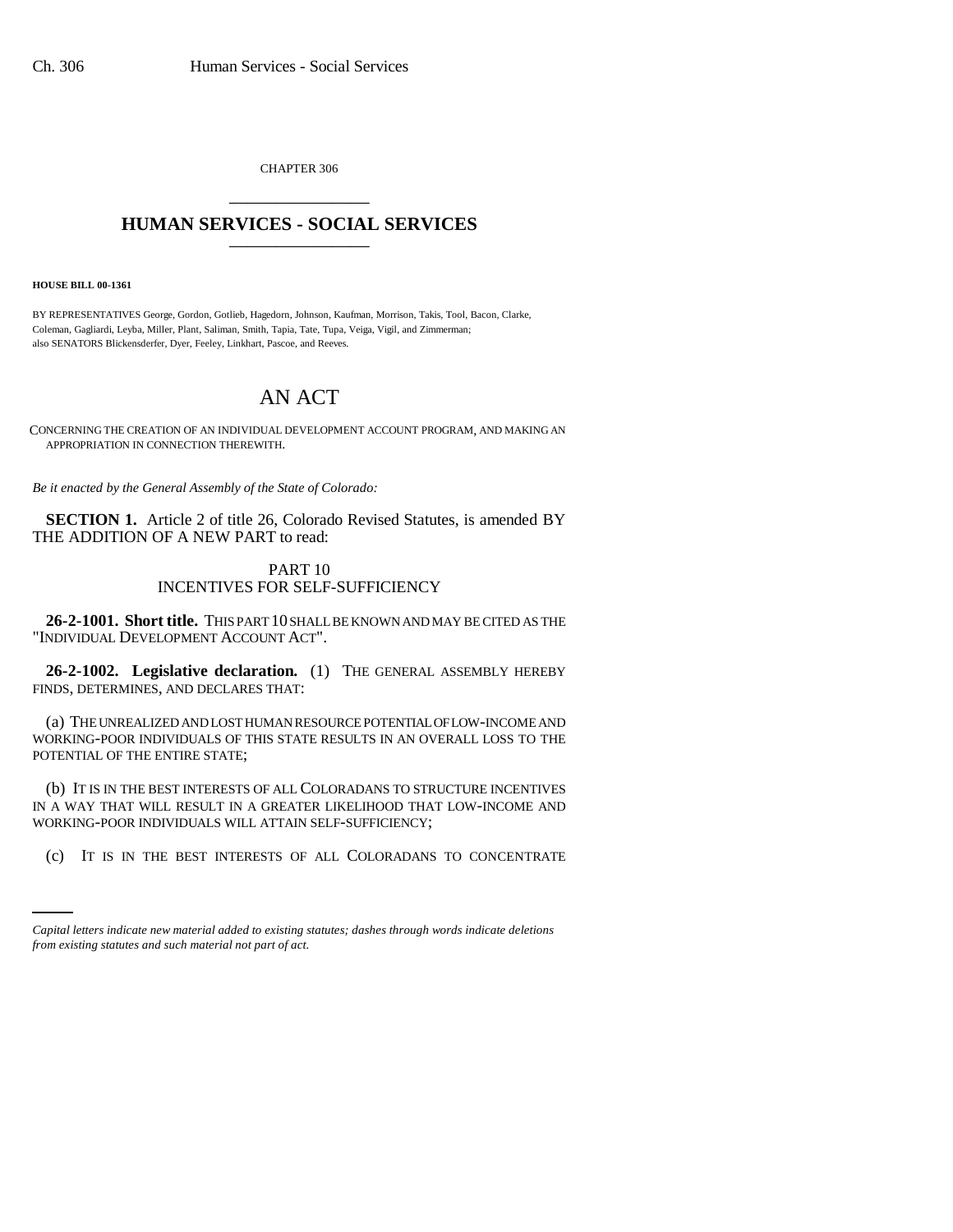APPROPRIATE ASSETS AND INVESTMENTS ON LOW-INCOME AND WORKING-POOR INDIVIDUALS AND IN LOW-INCOME AND WORKING-POOR NEIGHBORHOODS AND COMMUNITIES IN ORDER TO ALLOW LOW-INCOME INDIVIDUALS, NEIGHBORHOODS, AND COMMUNITIES TO BENEFIT FROM THE DEVELOPMENTS ACHIEVED THROUGH THE GROWTH IN ASSETS AND INVESTMENTS;

(d) ACHIEVING SELF-SUFFICIENCY AND ASSESSING ECONOMIC OPPORTUNITY FOR LOW-INCOME AND WORKING-POOR INDIVIDUALS CAN BE ADDRESSED THROUGH PUBLIC POLICY THAT INVESTS IN ASSET ACCUMULATION AND IS SUPPORTED BY PRIVATE SECTOR PHILANTHROPY;

(e) PROVIDING A STRUCTURED SAVINGS SITUATION FOR LOW-INCOME AND WORKING-POOR INDIVIDUALS ENHANCES SUCH INDIVIDUALS' CHANCES OF FULFILLING MAJOR LIFE GOALS AND OPPORTUNITIES AND INCORPORATES SUCH INDIVIDUALS INTO THE ECONOMIC MAINSTREAM; AND

(f) SUCH SELF-SUFFICIENCY MAY, IN TURN, RESULT IN FEWER PEOPLE NEEDING TO SEEK PUBLIC ASSISTANCE.

(2) THEREFORE, THE GENERAL ASSEMBLY HEREBY AUTHORIZES THE IMPLEMENTATION OF AN INDIVIDUAL DEVELOPMENT ACCOUNT PROGRAM TO PROVIDE INCENTIVES AND MOTIVATION FOR LOW-INCOME AND WORKING-POOR INDIVIDUALS AND FAMILIES TO DEVELOP AND CONCENTRATE ASSETS AND INVESTMENTS FOR USE BY SUCH INDIVIDUALS WHO ARE STRIVING FOR SELF-SUFFICIENCY AND NEED A JUMP-START FOR ECONOMIC OPPORTUNITY.

**26-2-1003. Definitions.** AS USED IN THIS PART 10, UNLESS THE CONTEXT OTHERWISE REQUIRES:

(1) "CHARITABLE DONOR" MEANS A PERSON WHO CONTRIBUTES TO A SPONSORING ORGANIZATION FOR THE PURPOSES OF THE IDA PROGRAM.

(2) "FINANCIAL INSTITUTION" MEANS AN ORGANIZATION THAT IS FEDERALLY INSURED AND IS AUTHORIZED TO DO BUSINESS UNDER STATE OR FEDERAL LAWS RELATING TO FINANCIAL INSTITUTIONS AND INCLUDES A BANK, TRUST COMPANY, SAVINGS BANK, BUILDING AND LOAN ASSOCIATION, SAVINGS AND LOAN COMPANY OR ASSOCIATION, AND CREDIT UNION.

(3) "INDIVIDUAL DEVELOPMENT ACCOUNT" MEANS A CONTRACT OF DEPOSIT BETWEEN A DEPOSITOR AND A FINANCIAL INSTITUTION SELECTED BY A SPONSORING ORGANIZATION.

(4) "PROGRAM" OR "IDA PROGRAM" MEANS THE INDIVIDUAL DEVELOPMENT ACCOUNT PROGRAM ESTABLISHED PURSUANT TO THIS PART 10.

(5) "SERVICE PROVIDER" MEANS AN INSTITUTION OF HIGHER EDUCATION; A PROVIDER OF OCCUPATIONAL OR VOCATIONAL EDUCATION; A TRADE SCHOOL; A BANK, SAVINGS AND LOAN, OR OTHER MORTGAGE LENDER; A TITLE COMPANY; OR THE LESSOR OR VENDOR OF ANY OFFICE SUPPLIES, OFFICE EQUIPMENT, RETAIL SPACE OR OFFICE SPACE OR OTHER BUSINESS SPACE, OR SUCH OTHER PROVIDER OF GOODS OR SERVICES TO BE USED FOR THE COMMENCEMENT OF A BUSINESS.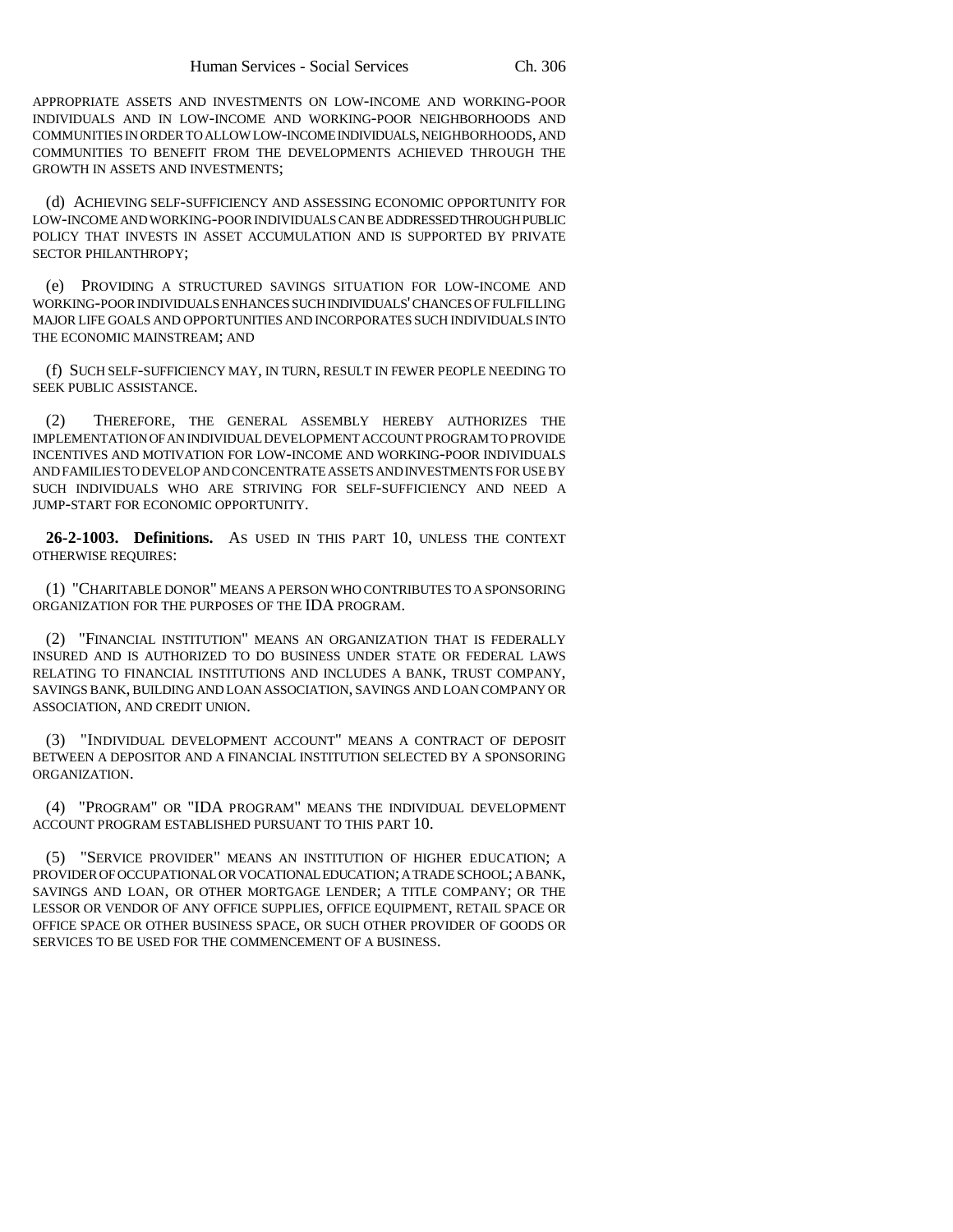(6) "SPONSORING ORGANIZATION" MEANS A NONPROFIT ORGANIZATION THAT IS EXEMPT FROM TAXATION UNDER SECTION 501 (c) (3) OF THE FEDERAL "INTERNAL REVENUE CODE OF 1986", AS AMENDED, THAT PARTICIPATES IN IDA PROGRAMS, AND THAT VERIFIES AUTHORIZED USE OF INDIVIDUAL DEVELOPMENT ACCOUNTS.

**26-2-1004. Individual development account program - rules.** (1) THE IDA PROGRAM SHALL PROVIDE THAT ELIGIBLE INDIVIDUALS WHO ESTABLISH INDIVIDUAL DEVELOPMENT ACCOUNTS, AS SET FORTH IN SECTION 26-2-1005, SHALL RECEIVE THE BENEFIT OF MATCHING MONEYS PAYABLE DIRECTLY TO THE SERVICE PROVIDER AT THE TIME OF THE ELIGIBLE INDIVIDUAL'S EXPENDITURE OF THE MONEYS IN HIS OR HER INDIVIDUAL DEVELOPMENT ACCOUNT FOR ANY OF THE FOLLOWING PURPOSES:

(a) SECURING POST-SECONDARY EDUCATION, INCLUDING BUT NOT LIMITED TO COMMUNITY COLLEGE COURSES, COURSES AT A FOUR-YEAR COLLEGE OR UNIVERSITY, OR POST-COLLEGE, GRADUATE COURSES FOR EITHER THE INDIVIDUAL OR THE INDIVIDUAL'S DEPENDENT;

(b) SECURING POST-SECONDARY OCCUPATIONAL TRAINING, INCLUDING BUT NOT LIMITED TO VOCATIONAL OR TRADE SCHOOL TRAINING FOR EITHER THE INDIVIDUAL OR THE INDIVIDUAL'S DEPENDENT;

(c) PURCHASING A HOME FOR THE FIRST TIME, EITHER INDIVIDUALLY OR WITH ANOTHER FAMILY MEMBER; OR

#### (d) BUSINESS CAPITALIZATION.

(2) IN ADDITION TO THE PURPOSES SET FORTH IN SUBSECTION (1) OF THIS SECTION, AN ELIGIBLE INDIVIDUAL MAY EXPEND UP TO TEN PERCENT OF THE TOTAL MONEYS FROM HIS OR HER INDIVIDUAL DEVELOPMENT ACCOUNT FOR SUPPORTIVE COUNSELING, MENTORING, TUTORING, OR OTHER RELATED SERVICES AS PROVIDED BY SPONSORING ORGANIZATIONS AND AS APPROVED BY SUCH INDIVIDUAL DEVELOPMENT ACCOUNT HOLDERS.

**26-2-1005. Eligibility for participation in the individual development account program.** (1) SPONSORING ORGANIZATIONS THAT ELECT TO PARTICIPATE IN THE PROGRAM SHALL RECRUIT INDIVIDUALS OR HOUSEHOLDS TO PARTICIPATE IN THE IDA PROGRAM AND SHALL DETERMINE THE ELIGIBILITY OF PROSPECTIVE PARTICIPANTS BASED UPON THE CRITERIA SET FORTH IN THIS SUBSECTION (1). ALL INDIVIDUALS WITHIN ONE FAMILY OR A SINGLE INDIVIDUAL SHALL BE ELIGIBLE TO BE SELECTED FOR PARTICIPATION IN THE IDA PROGRAM IF THE INDIVIDUAL OR HOUSEHOLD MEETS THE FOLLOWING REQUIREMENTS:

(a) THE INDIVIDUAL'S OR HOUSEHOLD'S INCOME MAY NOT EXCEED TWO HUNDRED PERCENT OF THE FEDERAL POVERTY LEVEL WHEN APPLIED TO THE SAVINGS GOALS OF POST-SECONDARY EDUCATION OR BUSINESS CAPITALIZATION. THE INDIVIDUAL'S OR HOUSEHOLD'S INCOME MAY NOT EXCEED EIGHTY PERCENT OF THE AREA MEDIAN INCOME WHEN APPLIED TO THE SAVINGS GOAL OF HOME OWNERSHIP.

(b) AN INDIVIDUAL WITHIN A HOUSEHOLD HAS ENTERED INTO AN INDIVIDUAL DEVELOPMENT ACCOUNT AGREEMENT WITH A SPONSORING ORGANIZATION.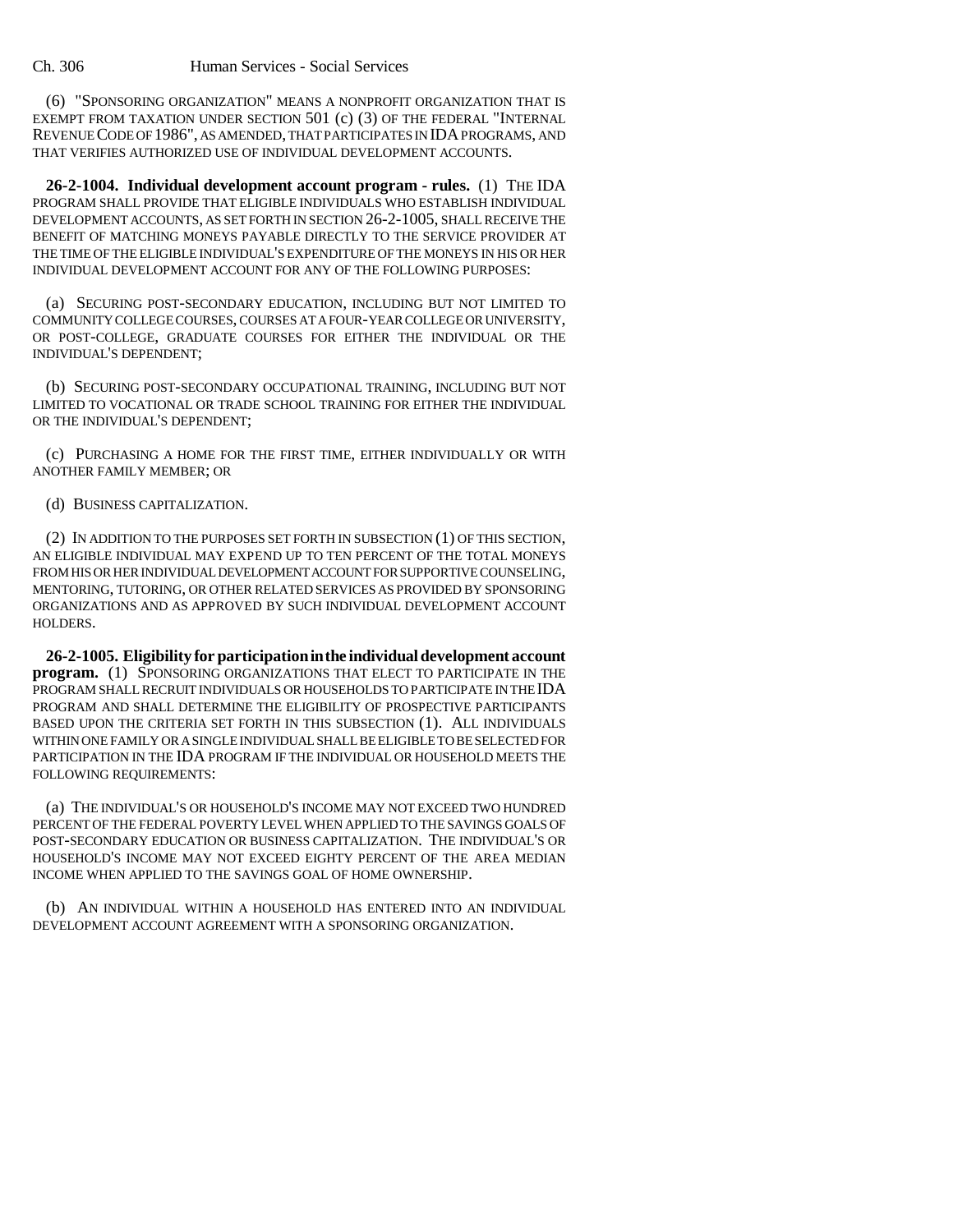(c) AN INDIVIDUAL WITHIN A HOUSEHOLD HAS ESTABLISHED AN INDIVIDUAL DEVELOPMENT ACCOUNT WITH A FINANCIAL INSTITUTION SELECTED BY THE SPONSORING ORGANIZATION AND HAS MADE A COMMITMENT, AS SET FORTH IN THIS SECTION, TO SAVE AND MATCH PHILANTHROPIC SOURCES OF MONEYS THAT ARE AVAILABLE TO MATCH THE INDIVIDUAL OR HOUSEHOLD CONTRIBUTIONS TO THE INDIVIDUAL DEVELOPMENT ACCOUNT. THE INDIVIDUAL DEVELOPMENT ACCOUNT SHALL ACCRUE INTEREST.

(d) THE INDIVIDUAL OR THE HOUSEHOLD MAY ONLY OPEN ONE INDIVIDUAL DEVELOPMENT ACCOUNT.

(2) ALL OF THE FOLLOWING DUTIES SHALL BE UNDERTAKEN BY ONE OR MORE SPONSORING ORGANIZATIONS:

(a) TO DETERMINE THE ELIGIBILITY OF INDIVIDUALS OR HOUSEHOLDS TO PARTICIPATE IN THE IDA PROGRAM;

(b) TO COUNSEL SUCH INDIVIDUALS AND HOUSEHOLDS ABOUT THE IDA PROGRAM;

(c) TO CONDUCT ORIENTATIONS WITH INDIVIDUALS OR HOUSEHOLDS ON THE PHILOSOPHY UNDERLYING THE IDA PROGRAM AND THE GENERAL REQUIREMENTS OF THE PROGRAM;

(d) TO FACILITATE THE OPENING OF INDIVIDUAL DEVELOPMENT ACCOUNTS WITH PARTICIPATING FINANCIAL INSTITUTIONS;

(e) TO PROVIDE CREDIT COUNSELING, BUDGETING, AND FINANCIAL MANAGEMENT TRAINING TO THE PROGRAM PARTICIPANTS;

(f) TO JOINTLY DEVELOP SPECIFIC GOALS AND PERFORMANCE CRITERIA WITH EACH PROGRAM PARTICIPANT;

(g) TO SET APPROPRIATE MATCHING RATIOS OF PHILANTHROPIC MONEYS TO CONTRIBUTIONS MADE BY PROGRAM PARTICIPANTS;

(h) TO NOTIFY THE NONPROFIT ORGANIZATION DESIGNATED BY THE STATE DEPARTMENT OF REVENUE IN SECTION 39-22-524, C.R.S., IN THE EVENT THAT A PARTICIPANT IN THE IDA PROGRAM HAS MADE A WITHDRAWAL FROM SUCH ACCOUNT FOR A PURPOSE OTHER THAN ONE AUTHORIZED BY SECTION 26-2-1004 (1); AND

(i) TO RAISE CONTRIBUTIONS FOR THE IDA PROGRAM.

(3) THE PROGRAM PARTICIPANT MAY WITHDRAW CONTRIBUTIONS MADE BY THE PARTICIPANT FOR USES OTHER THAN THOSE USES AUTHORIZED UNDER THIS PROGRAM ONE TIME BUT, UPON THE SECOND SUCH ACTION, SHALL BE TERMINATED FROM THE IDA PROGRAM. A PARTICIPANT WHO HAS BEEN TERMINATED FROM THE IDA PROGRAM MAY WITHDRAW ALL MONEYS THAT THE PARTICIPANT CONTRIBUTED TO THE ACCOUNT ALONG WITH ANY INTEREST ACCRUED ON THE PARTICIPANT'S CONTRIBUTION.

(4) THE PRINCIPAL OF AN INDIVIDUAL DEVELOPMENT ACCOUNT SHALL NOT EXCEED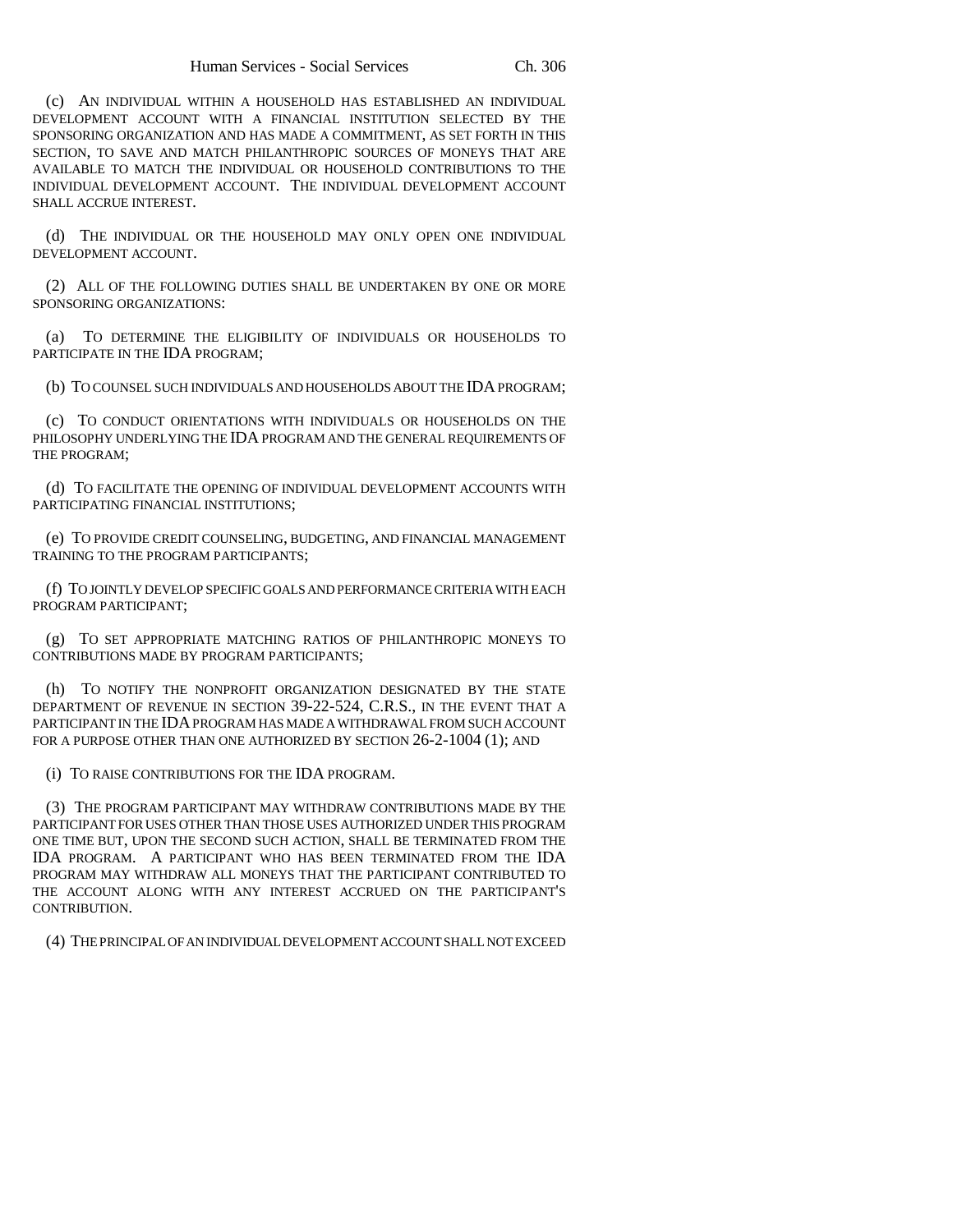TEN THOUSAND DOLLARS. ONLY ONE ACCOUNT PER FAMILY MAY BE ESTABLISHED IN THE IDA PROGRAM; EXCEPT THAT EVERY MEMBER OF THE FAMILY MAY UTILIZE THE ACCOUNT.

(5) NOTHING IN THIS PART 10 SHALL BE CONSTRUED TO CREATE AN ENTITLEMENT TO MATCHING MONEYS. THE NUMBER OF INDIVIDUALS WHO MAY RECEIVE DISBURSEMENT OF MATCHING PHILANTHROPIC MONEYS BY SPONSORING ORGANIZATIONS PURSUANT TO THE IDA PROGRAM SHALL NECESSARILY BE LIMITED BY THE AMOUNT OF PHILANTHROPIC MONEYS AVAILABLE IN ANY GIVEN YEAR FOR SUCH PURPOSE.

(6) IT SHALL BE THE RESPONSIBILITY OF THE SPONSORING ORGANIZATIONS TO PROVIDE CHARITABLE DONORS WHO CONTRIBUTE CASH, STOCKS, OR BONDS FOR USE IN THE PROGRAM WITH THE NECESSARY DOCUMENTATION, IN THE FORM PRESCRIBED BY THE DEPARTMENT OF REVENUE, THAT SUCH DONORS MAY USE TO CLAIM THE INCOME TAX CREDIT DESCRIBED IN SECTION 39-22-524, C.R.S.

(7) IT SHALL BE THE RESPONSIBILITY OF THE NONPROFIT ORGANIZATION DESIGNATED BY THE STATE DEPARTMENT OF REVENUE IN SECTION 39-22-524,C.R.S., ONCE IT RECEIVES NOTICE FROM A SPONSORING ORGANIZATION PURSUANT TO PARAGRAPH (h) OF SUBSECTION (2) OF THIS SECTION, TO NOTIFY THE FINANCIAL INSTITUTION THAT A WITHDRAWAL WAS MADE FOR A PURPOSE OTHER THAN ONE AUTHORIZED UNDER SECTION 26-2-1004 (1) AND THE INDIVIDUAL DEVELOPMENT ACCOUNT SHALL BE TERMINATED BY THE FINANCIAL INSTITUTION.

**SECTION 2.** Part 5 of article 22 of title 39, Colorado Revised Statutes, is amended BY THE ADDITION OF A NEW SECTION to read:

**39-22-524. Tax credit for individuals contributing matching funds for individual development accounts - repeal.** (1) EXCEPT AS OTHERWISE PROVIDED IN THIS SUBSECTION (1) AND IN SUBSECTION (3) OF THIS SECTION, FOR INCOME TAX YEARS COMMENCING ON OR AFTER JANUARY 1,2001, BUT PRIOR TO JANUARY 1,2006, IF, BASED ON THE FINANCIAL REPORT PREPARED BY THE CONTROLLER IN ACCORDANCE WITH SECTION 24-77-106.5, C.R.S., THE CONTROLLER CERTIFIES THAT THE AMOUNT OF STATE REVENUES FOR THE STATE FISCAL YEAR ENDING IN THAT INCOME TAX YEAR EXCEEDS THE LIMITATIONS ON STATE FISCAL YEAR SPENDING IMPOSED BY SECTION 20 (7) (a) OF ARTICLE X OF THE STATE CONSTITUTION AND THE VOTERS STATEWIDE HAVE EITHER NOT AUTHORIZED THE STATE TO RETAIN AND SPEND ALL OF THE EXCESS STATE REVENUES OR HAVE AUTHORIZED THE STATE TO RETAIN AND SPEND ONLY A PORTION OF THE EXCESS STATE REVENUES FOR THAT FISCAL YEAR, THERE SHALL BE ALLOWED TO EACH CHARITABLE DONOR OF A SPONSORING ORGANIZATION, AS DEFINED IN SECTION 26-2-1003, C.R.S., WHO HAS HAD AN APPLICATION FOR A TAX CREDIT APPROVED IN ACCORDANCE WITH SUBSECTION (4) OF THIS SECTION A CREDIT WITH RESPECT TO THE INCOME TAXES IMPOSED BY THIS ARTICLE IN AN AMOUNT EQUAL TO TWENTY-FIVE PERCENT OF THE TOTAL MONETARY CONTRIBUTION PAID DURING SUCH INCOME TAX YEAR BY A CHARITABLE DONOR TO, OR ON BEHALF OF, A PROGRAM PARTICIPANT FOR THE PURPOSE OF OPENING AN INDIVIDUAL DEVELOPMENT ACCOUNT IN THIS STATE; EXCEPT THAT IN NO EVENT SHALL:

(a) THE AGGREGATE AMOUNT OF THE CREDIT CLAIMED BY A CHARITABLE DONOR PURSUANT TO THIS SECTION IN ANY INCOME TAX YEAR EXCEED ONE HUNDRED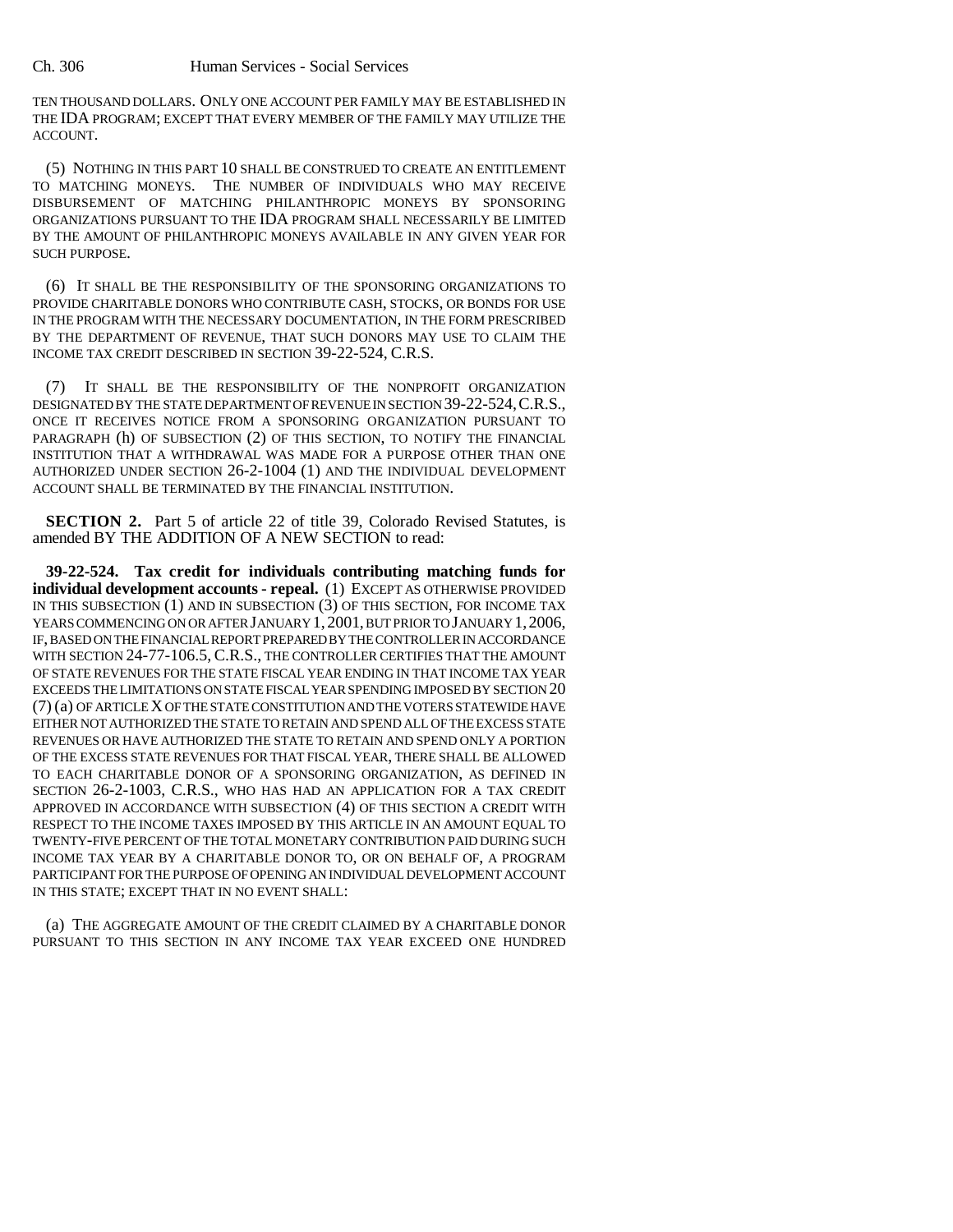THOUSAND DOLLARS;

(b) THE AGGREGATE AMOUNT OF CREDIT CLAIMED BY ALL CHARITABLE DONORS IN THIS STATE PURSUANT TO THIS SECTION EXCEED FIVE MILLION DOLLARS IN ANY STATE FISCAL YEAR;

(c) THE CHARITABLE DONOR BE ABLE TO DESIGNATE A PARTICIPANT WITH WHOM THE CHARITABLE DONOR SHARES A FINANCIAL INTEREST OR FAMILIAL RELATIONSHIP.

(2) (a) ANY STATE INCOME TAX CREDIT ALLOWED PURSUANT TO THIS SECTION SHALL BE PUBLISHED IN RULES PROMULGATED BY THE EXECUTIVE DIRECTOR OF THE DEPARTMENT OF REVENUE IN ACCORDANCE WITH ARTICLE 4 OF TITLE 24,C.R.S., AND SHALL BE INCLUDED IN INCOME TAX FORMS FOR THAT TAXABLE YEAR.

(b) IF ONE OR MORE BALLOT QUESTIONS THAT SEEK AUTHORIZATION FOR THE STATE TO RETAIN AND SPEND ALL OR ANY PORTION OF THE AMOUNT OF EXCESS STATE REVENUES FOR THE IMMEDIATELY PRECEDING FISCAL YEAR ARE SUBMITTED TO THE VOTERS AT A STATEWIDE ELECTION TO BE HELD ON OR AFTER JANUARY 1, 2000, THE EXECUTIVE DIRECTOR OF THE DEPARTMENT OF REVENUE SHALL NOT PUBLISH RULES CONTAINING ANY STATE INCOME TAX CREDIT ALLOWED PURSUANT TO THIS SECTION UNTIL SUCH RULES ARE ABLE TO REFLECT THE IMPACT OF THE RESULTS OF SUCH ELECTION ON THE STATE INCOME TAX CREDIT ALLOWED PURSUANT TO THIS SECTION.

(c) THE GENERAL ASSEMBLY HEREBY FINDS, DETERMINES, AND DECLARES THAT THE TAX CREDIT CREATED IN THIS SECTION IS A REASONABLE METHOD OF REFUNDING EXCESS STATE REVENUES.

(3) (a) IF, BASED ON THE FINANCIAL REPORT PREPARED BY THE CONTROLLER IN ACCORDANCE WITH SECTION 24-77-106.5,C.R.S., THE CONTROLLER CERTIFIES THAT THE AMOUNT OF STATE REVENUES FOR THE STATE FISCAL YEAR COMMENCING ON JULY 1, 2000, EXCEEDS THE LIMITATION ON STATE FISCAL YEAR SPENDING IMPOSED BY SECTION 20 (7) (a) OF ARTICLE X OF THE STATE CONSTITUTION FOR THAT FISCAL YEAR BY LESS THAN ONE HUNDRED NINETY MILLION DOLLARS, THEN THE CREDIT AUTHORIZED BY SUBSECTION (1) OF THIS SECTION SHALL NOT BE ALLOWED FOR THE INCOME TAX YEAR COMMENCING ON JANUARY 1, 2001.

(b) IF, BASED ON THE FINANCIAL REPORT PREPARED BY THE CONTROLLER IN ACCORDANCE WITH SECTION 24-77-106.5,C.R.S., THE CONTROLLER CERTIFIES THAT THE AMOUNT OF STATE REVENUES FOR ANY STATE FISCAL YEAR COMMENCING ON OR AFTER JULY 1, 2001, EXCEEDS THE LIMITATION ON STATE FISCAL YEAR SPENDING IMPOSED BY SECTION 20 (7) (a) OF ARTICLE X OF THE STATE CONSTITUTION FOR THAT FISCAL YEAR BY LESS THAN ONE HUNDRED NINETY MILLION DOLLARS, AS ADJUSTED PURSUANT TO PARAGRAPH (c) OF THIS SUBSECTION (3), THEN THE CREDIT AUTHORIZED BY SUBSECTION (1) OF THIS SECTION SHALL NOT BE ALLOWED FOR THE INCOME TAX YEAR IN WHICH THE STATE FISCAL YEAR ENDED.

(c) (I) NO LATER THAN OCTOBER 1 OF ANY GIVEN CALENDAR YEAR COMMENCING ON OR AFTER JANUARY 1, 2001, THE EXECUTIVE DIRECTOR SHALL ANNUALLY ADJUST THE DOLLAR AMOUNT SPECIFIED IN PARAGRAPH (b) OF THIS SUBSECTION (3) TO REFLECT THE RATE OF GROWTH OF COLORADO PERSONAL INCOME FOR THE CALENDAR YEAR IMMEDIATELY PRECEDING THE CALENDAR YEAR IN WHICH SUCH ADJUSTMENT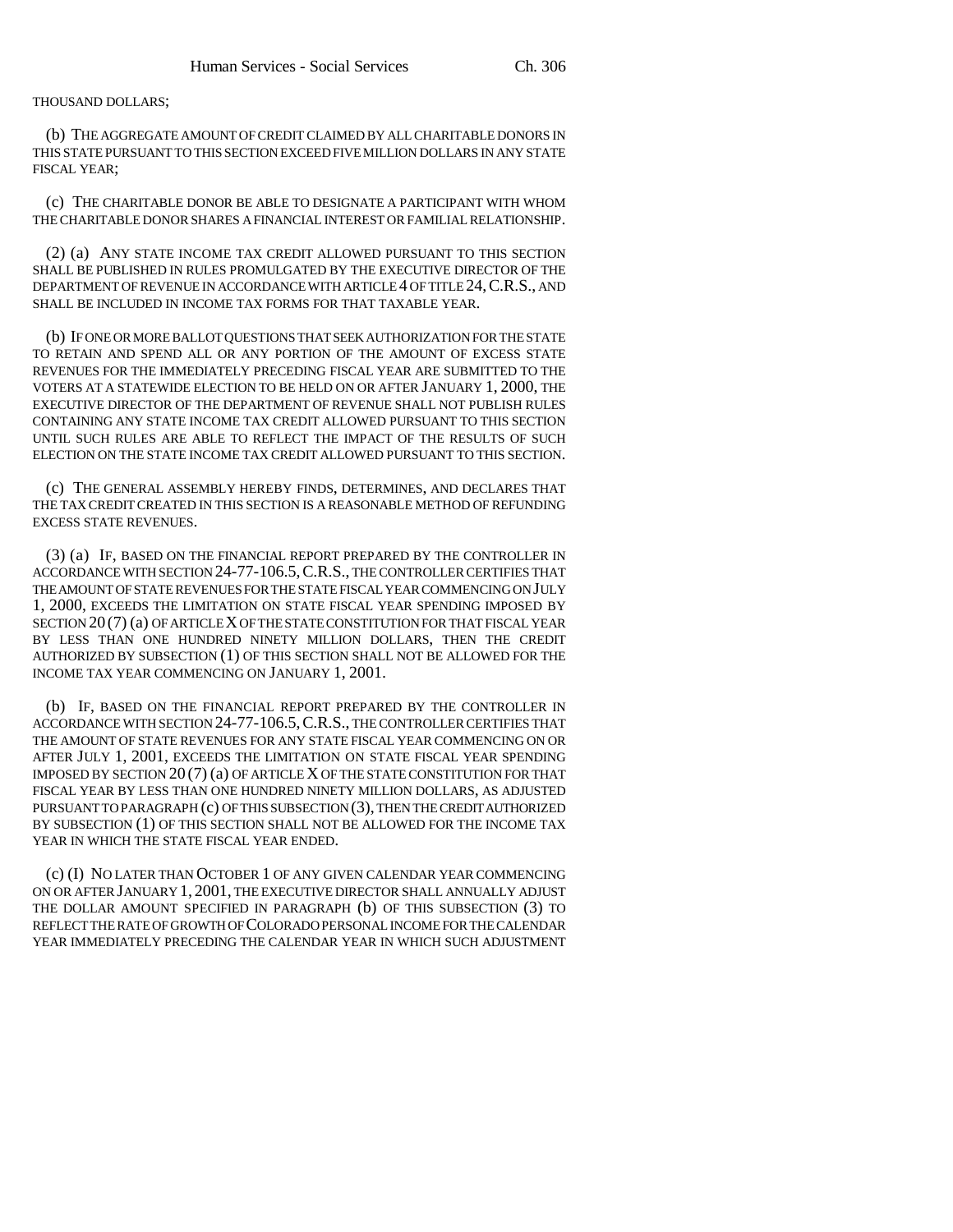IS MADE. FOR PURPOSES OF THIS SUBPARAGRAPH (I), THE "RATE OF GROWTH OF COLORADO PERSONAL INCOME" MEANS THE PERCENTAGE CHANGE BETWEEN THE MOST RECENTLY PUBLISHED ANNUAL ESTIMATE OF TOTAL PERSONAL INCOME FOR COLORADO, AS DEFINED AND OFFICIALLY REPORTED BY THE BUREAU OF ECONOMIC ANALYSIS IN THE UNITED STATES DEPARTMENT OF COMMERCE, FOR THE CALENDAR YEAR IMMEDIATELY PRECEDING THE CALENDAR YEAR IN WHICH THE ADJUSTMENT IS MADE AND THE MOST RECENTLY PUBLISHED ANNUAL ESTIMATE OF TOTAL PERSONAL INCOME FOR COLORADO, AS DEFINED AND OFFICIALLY REPORTED BY THE BUREAU OF ECONOMIC ANALYSIS IN THE UNITED STATES DEPARTMENT OF COMMERCE, FOR THE CALENDAR YEAR PRIOR TO THE CALENDAR YEAR IMMEDIATELY PRECEDING THE CALENDAR YEAR IN WHICH THE ADJUSTMENT IS MADE.

(II) UPON CALCULATING THE ADJUSTMENT OF THE DOLLAR AMOUNT IN ACCORDANCE WITH SUBPARAGRAPH (I) OF THIS PARAGRAPH (c), THE EXECUTIVE DIRECTOR SHALL NOTIFY IN WRITING THE EXECUTIVE COMMITTEE OF THE LEGISLATIVE COUNCIL, CREATED PURSUANT TO SECTION 2-3-301 (1), C.R.S., OF THE ADJUSTED DOLLAR AMOUNT AND THE BASIS FOR THE ADJUSTMENT. SUCH WRITTEN NOTIFICATION SHALL BE GIVEN WITHIN FIVE WORKING DAYS AFTER SUCH CALCULATION IS COMPLETED, BUT SUCH WRITTEN NOTIFICATION SHALL BE GIVEN NO LATER THAN OCTOBER 1 OF THE CALENDAR YEAR.

(III) IT IS THE FUNCTION OF THE EXECUTIVE COMMITTEE OF THE LEGISLATIVE COUNCIL TO REVIEW AND APPROVE OR DISAPPROVE THE ADJUSTMENT OF THE DOLLAR AMOUNT CALCULATED BY THE EXECUTIVE DIRECTOR PURSUANT TO THIS PARAGRAPH (c) WITHIN TWENTY DAYS AFTER RECEIPT OF THE WRITTEN NOTIFICATION FROM THE EXECUTIVE DIRECTOR. ANY ADJUSTMENT THAT IS NOT APPROVED OR DISAPPROVED BY THE EXECUTIVE COMMITTEE WITHIN THE TWENTY DAYS SHALL BE AUTOMATICALLY APPROVED; EXCEPT THAT, IF THE EXECUTIVE COMMITTEE SCHEDULES A HEARING ON SUCH ADJUSTMENT WITHIN THE TWENTY-DAY PERIOD, SUCH AUTOMATIC APPROVAL SHALL NOT OCCUR UNLESS THE EXECUTIVE COMMITTEE DOES NOT APPROVE OR DISAPPROVE SUCH ADJUSTMENT AFTER THE CONCLUSION OF SUCH HEARING. ANY HEARING CONDUCTED BY THE EXECUTIVE COMMITTEE PURSUANT TO THIS SUBPARAGRAPH (III) SHALL BE CONCLUDED NO LATER THAN TWENTY-FIVE DAYS AFTER RECEIPT OF THE WRITTEN NOTIFICATION FROM THE EXECUTIVE DIRECTOR PURSUANT TO SUBPARAGRAPH (II) OF THIS PARAGRAPH (c).

(IV) (A) IF THE EXECUTIVE COMMITTEE OF THE LEGISLATIVE COUNCIL DISAPPROVES ANY ADJUSTMENT OF THE DOLLAR AMOUNT CALCULATED BY THE EXECUTIVE DIRECTOR PURSUANT TO THIS PARAGRAPH (c), THE EXECUTIVE COMMITTEE SHALL SPECIFY SUCH ADJUSTED DOLLAR AMOUNT TO BE UTILIZED BY THE EXECUTIVE DIRECTOR. ANY ADJUSTED DOLLAR AMOUNT SPECIFIED BY THE EXECUTIVE COMMITTEE PURSUANT TO THIS SUB-SUBPARAGRAPH (A) SHALL BE CALCULATED IN ACCORDANCE WITH THE PROVISIONS OF THIS PARAGRAPH (c).

(B) FOR THE PURPOSE OF DETERMINING WHETHER THE CREDIT AUTHORIZED BY SUBSECTION (1) OF THIS SECTION IS TO BE ALLOWED FOR ANY GIVEN INCOME TAX YEAR, THE EXECUTIVE DIRECTOR SHALL NOT UTILIZE ANY ADJUSTED DOLLAR AMOUNT THAT HAS NOT BEEN APPROVED PURSUANT TO SUBPARAGRAPH (III) OF THIS PARAGRAPH (c) OR OTHERWISE SPECIFIED PURSUANT TO SUB-SUBPARAGRAPH (A) OF THIS SUBPARAGRAPH (IV).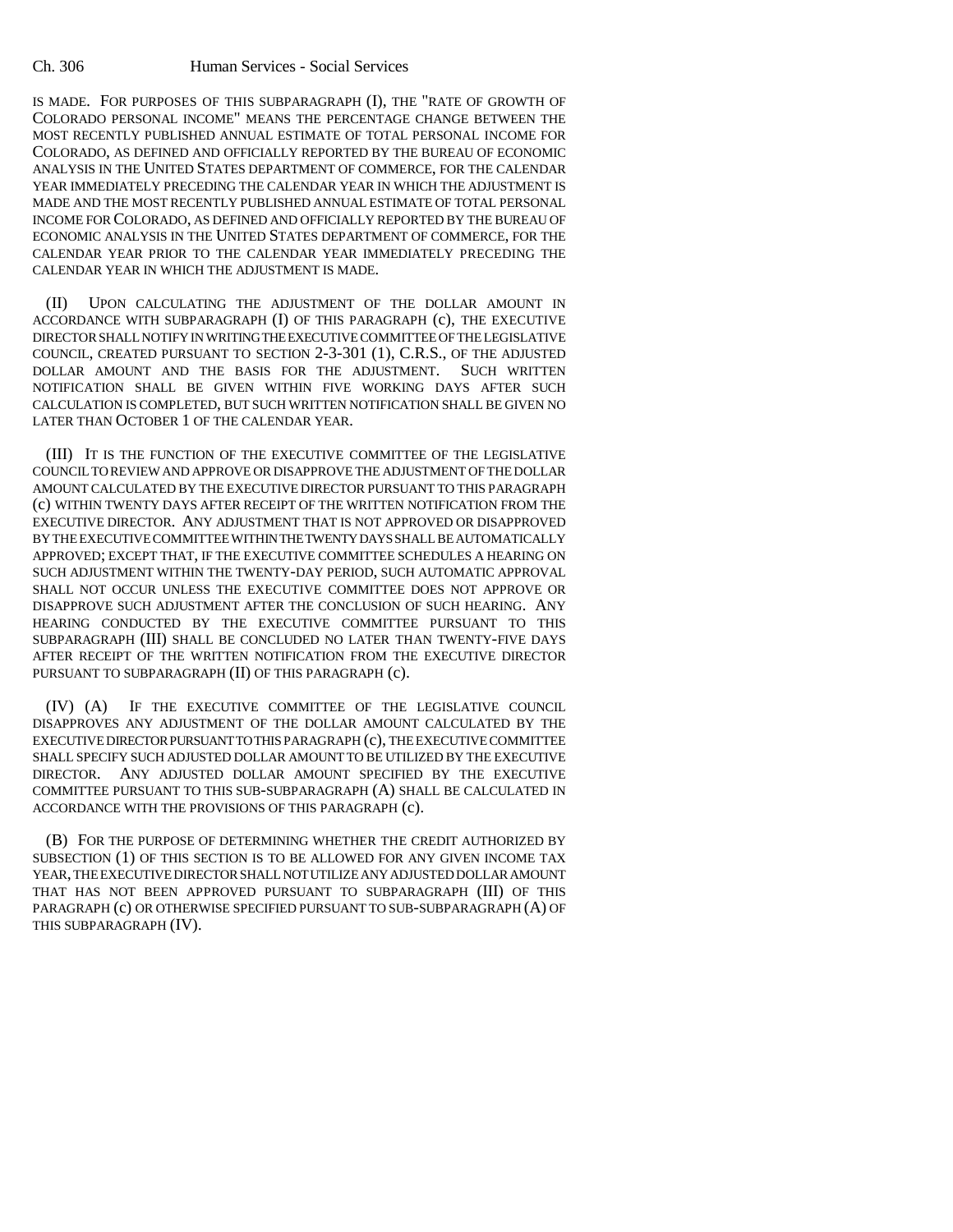(V) IF ONE OR MORE BALLOT QUESTIONS ARE SUBMITTED TO THE VOTERS AT A STATEWIDE ELECTION TO BE HELD IN NOVEMBER OF ANY CALENDAR YEAR COMMENCING ON OR AFTER JANUARY 1, 2000, THAT SEEK AUTHORIZATION FOR THE STATE TO RETAIN AND SPEND ALL OR ANY PORTION OF THE AMOUNT OF EXCESS STATE REVENUES FOR THE STATE FISCAL YEAR ENDING DURING SUCH CALENDAR YEAR, THE EXECUTIVE DIRECTOR SHALL NOT DETERMINE WHETHER THE CREDIT AUTHORIZED BY SUBSECTION (1) OF THIS SECTION SHALL BE ALLOWED AND SHALL NOT PROMULGATE RULES CONTAINING SUCH CREDIT UNTIL THE IMPACT OF THE RESULTS OF THE ELECTION ON THE AMOUNT OF THE EXCESS STATE REVENUES TO BE REFUNDED IS ASCERTAINED.

(4) THE NONPROFIT ORGANIZATION DESIGNATED BY THE DEPARTMENT PURSUANT TO SUBSECTION (6) OF THIS SECTION SHALL APPROVE APPLICATIONS FOR TAX CREDITS TO CHARITABLE DONORS DURING EACH TAX YEAR ON A FAIR AND EQUITABLE BASIS SUBJECT TO THE GUIDELINES SPECIFIED IN SUBSECTION (1) OF THIS SECTION AND SUBJECT TO ANY OTHER LIMITATION SET FORTH IN THIS SECTION. APPLICATION FOR THE TAX CREDIT CREATED IN THIS SECTION SHALL BE MADE BY THE CHARITABLE DONOR TO THE NONPROFIT ORGANIZATION DESIGNATED BY THE DEPARTMENT IN ACCORDANCE WITH THE RULES ESTABLISHED PURSUANT TO SUBSECTION (8) OF THIS SECTION. SUCH NONPROFIT ORGANIZATION AND ANY SPONSORING ORGANIZATION MAY ASSESS A FEE, NOT TO EXCEED TEN PERCENT OF THE COST OF PROCESSING SUCH APPLICATION OR ADMINISTERING THE PROGRAM. WHEN CLAIMING A TAX CREDIT PURSUANT TO THIS SECTION, A CHARITABLE DONOR SHALL INCLUDE PROOF THAT ITS APPLICATION HAS BEEN GRANTED IN ACCORDANCE WITH THIS SECTION.

(5) IF THE AMOUNT OF THE TAX CREDIT ALLOWED UNDER THIS SECTION EXCEEDS THE AMOUNT OF THE INCOME TAX OTHERWISE DUE ON THE INCOME OF THE CHARITABLE DONOR, THE AMOUNT OF THE CREDIT NOT USED AS AN OFFSET AGAINST INCOME TAXES MAY BE CARRIED FORWARD AS A TAX CREDIT AGAINST SUBSEQUENT YEARS' INCOME TAX LIABILITY FOR IS NOT USED DURING SAID PERIOD SHALL NOT BE REFUNDABLE TO THE CHARITABLE DONOR.

(6) THE DEPARTMENT SHALL CONTRACT WITH A NONPROFIT ORGANIZATION THAT IS EXEMPT FROM TAXATION UNDER SECTION 501 (c) (3) OF THE FEDERAL "INTERNAL REVENUE CODE OF 1986", AS AMENDED, THAT MEETS THE FOLLOWING CRITERIA:

(a) A HISTORY OF FINANCIAL STABILITY VERIFIED THROUGH INDEPENDENT, ANNUAL AUDITS;

(b) A HISTORY OF SUCCESS IN THE FOLLOWING AREAS:

(I) SECURING POST-SECONDARY EDUCATION, INCLUDING BUT NOT LIMITED TO COMMUNITY COLLEGE COURSES, COURSES AT A FOUR-YEAR COLLEGE OR UNIVERSITY, OR POST-COLLEGE, GRADUATE COURSES FOR EITHER THE INDIVIDUAL OR THE INDIVIDUAL'S DEPENDENT;

(II) SECURING POST-SECONDARY OCCUPATIONAL TRAINING, INCLUDING BUT NOT LIMITED TO VOCATIONAL OR TRADE SCHOOL TRAINING FOR EITHER THE INDIVIDUAL OR THE INDIVIDUAL'S DEPENDENT;

(III) PURCHASING A HOME FOR THE FIRST TIME, EITHER INDIVIDUALLY OR WITH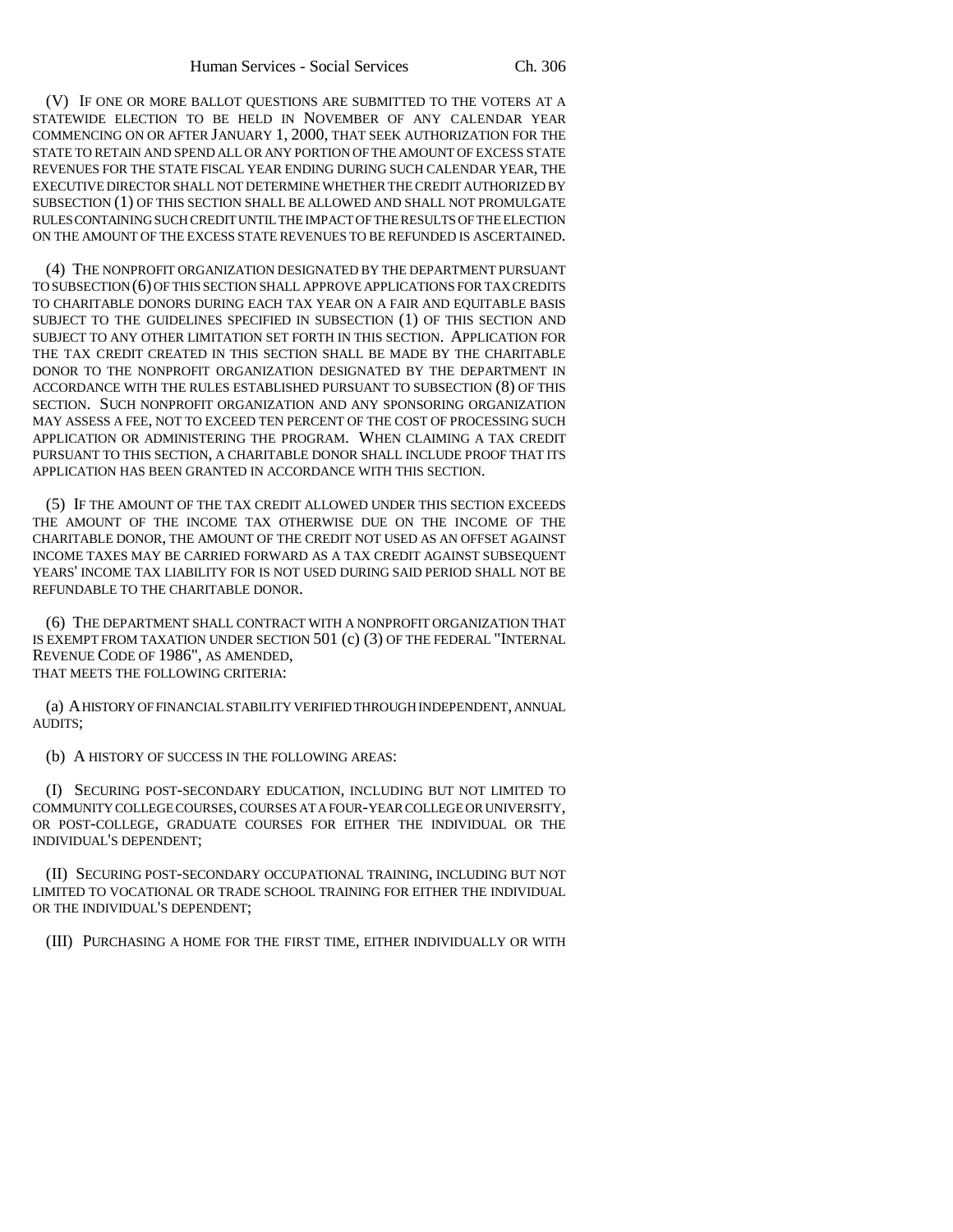ANOTHER FAMILY MEMBER; AND

(IV) BUSINESS CAPITALIZATION;

(c) EXPERIENCE WITH THE SOCIOECONOMIC POPULATIONS WHO WOULD BENEFIT FROM THE IDA PROGRAM;

(d) EXPERIENCE WITH FUND-RAISING, INCLUDING, BUT NOT LIMITED TO, LEVERAGING STATE MONEYS AND ADMINISTRATIVE EXPENSES, AND PROGRAM DEVELOPMENT OF STATE INCOME TAX PROGRAMS; AND

(e) ADMINISTRATIVE CAPABILITIES TO RECRUIT AND COORDINATE ACTIVITIES WITH ALL INTERESTED NONPROFIT ORGANIZATIONS IN COLORADO EXEMPT FROM TAXATION UNDER SECTION 501 (c) (3) OF THE FEDERAL "INTERNAL REVENUE CODE OF 1986", AS AMENDED, INCLUDING FAITH-BASED NONPROFIT ORGANIZATIONS, TO ENSURE THE SUCCESS OF THE IDA PROGRAM.

(7) (a) THE DESIGNATED NONPROFIT ORGANIZATION SHALL SUBMIT A REPORT TO THE STATE AUDITOR AND THE LEGISLATIVE AUDIT COMMITTEE ANNUALLY THAT EVALUATES THE IMPLEMENTATION OF THE IDA PROGRAM AND INFORMATION CONCERNING THE AMOUNTS OF TAX CREDITS CLAIMED AND ALLOWED UNDER THE IDA PROGRAM. FOR PURPOSES OF PREPARING THE REPORT REQUIRED BY THIS SUBSECTION (7), THE DESIGNATED NONPROFIT ORGANIZATION SHALL HAVE ACCESS TO ALL RECORDS AND DOCUMENTS APPLICABLE TO THE IDA PROGRAM MAINTAINED BY A SPONSORING ORGANIZATION. THE STATE AUDITOR MAY AUDIT THE REPORT SUBMITTED BY THE DESIGNATED NONPROFIT ORGANIZATION TO VERIFY THE ACCURACY OF THE CREDITS CLAIMED.

(b) FOR PURPOSES OF VERIFYING THE DESIGNATED NONPROFIT ORGANIZATION'S ANNUAL REPORT, SPONSORING ORGANIZATIONS CLAIMING IDA CREDITS SHALL PROVIDE TO THE STATE AUDITOR SUCH INFORMATION AS IS REASONABLY REQUIRED BY THE DEPARTMENT PURSUANT TO RULE FOR THE AMOUNT OF TAX CREDITS AVAILABLE TO CONTRIBUTORS OF SPONSORING ORGANIZATIONS.

(8) THE DEPARTMENT, IN CONSULTATION WITH THE DESIGNATED NONPROFIT ORGANIZATION, SHALL PROMULGATE RULES NECESSARY FOR ADMINISTRATION OF THIS SECTION IN ACCORDANCE WITH ARTICLE 4 OF TITLE 24, C.R.S.

(9) FOR PURPOSES OF THIS SECTION:

(a) "DEPARTMENT" MEANS THE DEPARTMENT OF REVENUE.

(b) "MONETARY CONTRIBUTION" MEANS A CONTRIBUTION OF CASH, STOCKS, OR BONDS.

(10) THIS SECTION IS REPEALED, EFFECTIVE APRIL 15, 2011.

**SECTION 3. Appropriation - adjustment in 2000 long bill.** (1) In addition to any other appropriation, there is hereby appropriated, out of any moneys in the general fund not otherwise appropriated, to the department of revenue, for the fiscal year beginning July 1, 2000, the sum of sixty-nine thousand three hundred dollars